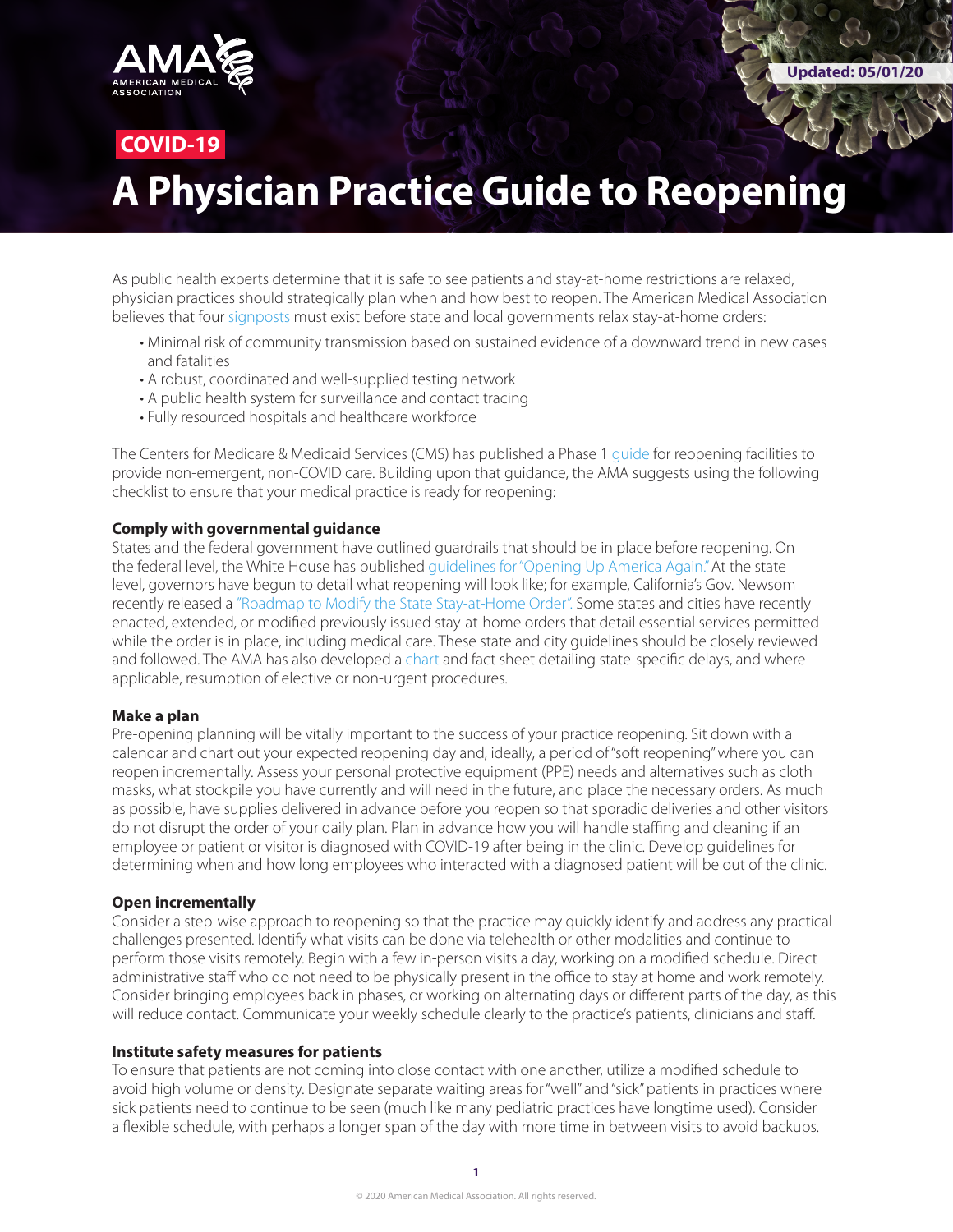Limit patient companions to individuals whose participation in the appointment is necessary based on the patient's situation (e.g., parents of children, offspring, spouse or other companion of a vulnerable adult). Consistent with U.S. Centers for Disease Control and Prevention (CDC) guidance, practices should require all individuals who visit the office to wear a cloth face covering. This expectation should be clearly explained to patients and other visitors before they arrive at the practice. To facilitate compliance, direct patients to resources regarding how to make a cloth face covering or mask from a household item if needed, such as the CDC [webpage](https://www.cdc.gov/coronavirus/2019-ncov/prevent-getting-sick/diy-cloth-face-coverings.html). Visitors and patients who arrive to the practice without a cloth face covering or mask should be provided with one by the practice if supplies are available.

#### **Ensure workplace safety for clinicians and staff**

Communicate personal health requirements clearly to clinicians and staff. For example, the employee should know that they should not present to work if they have a fever, have lost their sense of taste or smell, have other symptoms of COVID-19, or have recently been in direct contact with a person who has tested positive for COVID-19. Screen employees for high temperatures and other symptoms of COVID-19. Records of employee screening results should be kept in a confidential employment file (separate from the personnel file). Minimize contact as much as possible. This includes during the employee screening process, as employees conducting temperature checks have been the potential sources of spread in some workplaces. Consider rearranging open work areas to increase the distance between people who are working. Also, consider having dedicated workstations and patient rooms to minimize the number of people touching the same equipment. Establish open communication with facilities management regarding cleaning schedules and protocols regarding shared spaces (e.g. kitchens, bathrooms), as well as reporting of COVID-19 positive employees in the office building. To learn more about health care institutions' ethical obligations to protect health care professionals, see this [piece](https://www.ama-assn.org/delivering-care/ethics/obligations-protect-health-care-professionals) from AMA ethics.

#### **Implement a tele-triage program**

Depending on a patient's medical needs and health status, a patient contacting the office to make an in-person appointment may need to be re-directed to the practice's HIPAA-compliant telemedicine platform, a COVID-19 testing site or to a hospital. Utilize a tele-triage program to ensure that patients seeking appointments are put on the right path by discussing the patient's condition and symptoms. If the practice had already engaged a tele-triage service to handle after-hours calls pre-COVID, contact this service to see if the service can be expanded to tele-triage daytime calls, or consider redeploying the practice's own clinicians or staff to manage this service.

#### **Screen patients before in-person visits**

Before a patient presents in the office, the practice should verify as best it can that the patient does not have symptoms of COVID-19. Visits that may be conducted via telemedicine should be. For visits that must take place in person, administrative staff should contact the patient via phone within 24 hours prior to the office visit to 1) review the logistics of the reopening practice protocol and 2) screen the patient for COVID-19 symptoms. Utilize a script for your administrative staff to follow when conducting these calls. (See the sample script the AMA has developed below.) Once the patient presents at the office, the patient should be screened prior to entering. Some practices may utilize text messaging or another modality to do such screening, subject to patient consent and relevant federal and state regulations. Others may deploy staff in a designated part of the parking lot or an ante room of the practice to screen patients before they enter the practice itself. The practice should strictly limit individuals accompanying patients but, in instances where an accompanying individual is necessary (e.g. a parent of a child), those individuals should be screened in the same manner as a patient.

#### **Coordinate testing with local hospitals and clinics**

There will be instances where your patients require COVID-19 testing. Contact your public health authority for information on available testing sites. Identify several testing sites in your catchment area. Contact them to ensure that tests are available and to understand the turnaround time on testing results. Provide clear and up to date information to patients regarding where they can be tested and how the process works. Some health systems have instituted the practice of testing all patients who are being scheduled for elective or high-intensity procedures (such as outpatient surgeries or services requiring close contact). Depending on the nature of your practice, you may consider doing the same.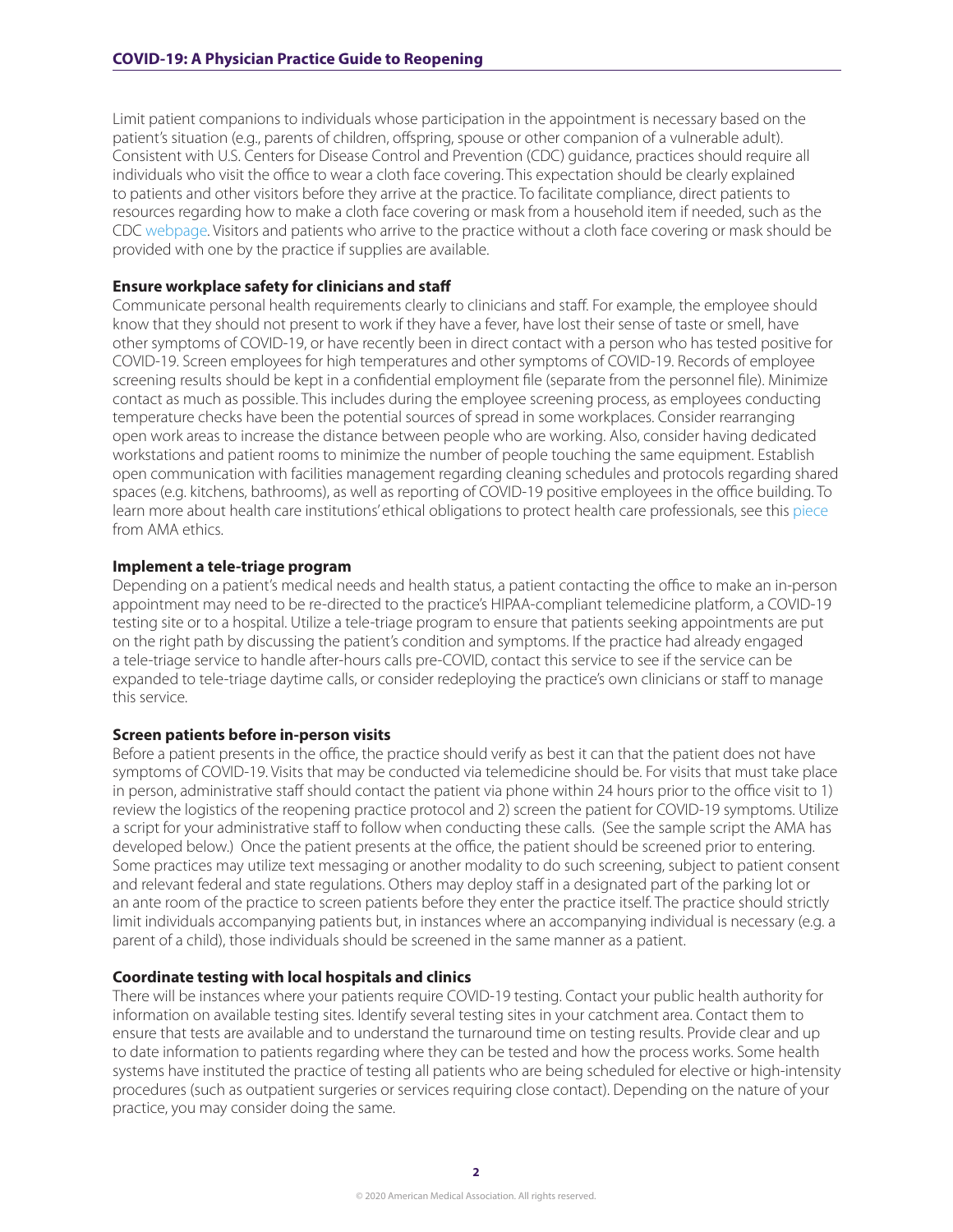#### **Limit non-patient visitors**

Clearly post your policy for individuals who are not patients or employees to enter the practice (including vendors, educators, service providers, etc.) outside the practice door and on your website. Reroute these visitors to virtual communications such as phone calls or videoconferences (for example, a physician may want to hold "office hours" to speak with suppliers, vendors or salespeople). For visitors who must physically enter the practice (to do repair work, for example), designate a window of time outside of the practice's normal office hours to minimize interactions with patients, clinicians or staff.

#### **Contact your medical malpractice insurance carrier**

To ensure that clinicians on the front line of treating COVID-19 patients are protected from medical malpractice litigation, Congress has [shielded clinicians from liability](https://www.ama-assn.org/practice-management/sustainability/liability-protections-health-care-professionals-during-covid-19) in certain instances. As the practice reopens, however, there may be heightened risks caused by the pandemic that do not fall under these protections. Contact your medical malpractice liability insurance carrier to discuss your current coverage and whether any additional coverage may be warranted. As much as is practicable, you should protect your practice and your clinicians from liability and lawsuits resulting from current and future unknowns related to the COVID-19 pandemic. The AMA is also [advocating](https://www.ama-assn.org/practice-management/sustainability/ama-governors-physicians-need-covid-19-liability-protections) to governors that physicians be shielded from liability for both COVID treatment and delayed medical services due to the pandemic.

#### **Establish confidentiality / privacy**

Institute or update confidentiality, privacy and data security protocols. Results of any screenings of employees should be kept in employment records only (but separate from the personnel file). Remember that HIPAA authorizations are necessary for sharing information about patients for employment purposes. Similarly, coworkers and patients can be informed that they came into contact with an employee who tested positive for COVID-19, but the identity of the employee and details about an employee's symptoms cannot be shared with patients or co-workers without consent. While certain [HIPAA](https://www.ama-assn.org/practice-management/hipaa) requirements related to telemedicine are not being enforced during the COVID-19 public health emergency, generally, HIPAA privacy, security and breach notification requirements must continue to be followed. Answers to frequently asked questions are provided at the end of this document.

#### **Consider legal implications**

New legal issues and obligations may arise as the practice reopens. For example, some practices may not have had to make decisions about [paid sick leave](https://www.dol.gov/agencies/whd/pandemic/ffcra-questions) (per the "Families First Coronavirus Response Act") because they were on furlough; as the practice reopens, these sorts of employment obligations should be considered and decisions about opting out or procedures for requesting these leaves communicated to employees. The AMA has additional [resources](https://www.ama-assn.org/delivering-care/public-health/making-tough-decisions-managing-practice-s-employee-costs) for physician practices related to employees and COVID-19. Lastly, coordinate with your local health department as provided for by law; provide them with the minimum necessary information regarding COVID-19 cases reported in your practice, and stay informed of local developments.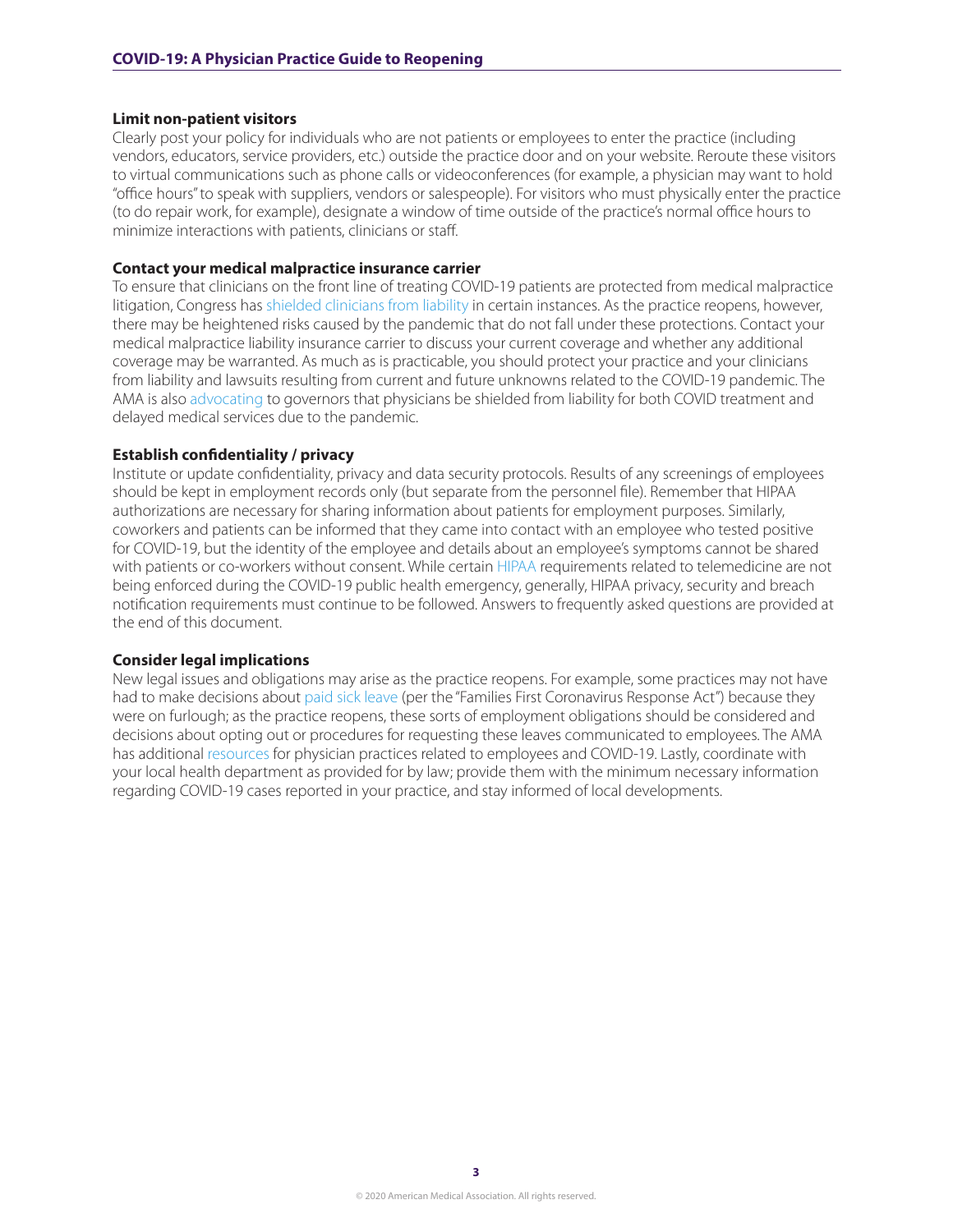### **Pre-visit screening script template**

**Introduction:** I would like to speak to [name or patient with scheduled visit]. I'm calling from [XYZ practice] with regard to your appointment scheduled for [date and time]. The safety of our patients and staff is of utmost importance to [XYZ practice]. Given the recent COVID-19 outbreak, I'm calling to ask a few questions in connection with your scheduled appointment. These are designed to help promote your safety, as well as the safety of our staff and other patients. We are asking the same questions to all practice patients to help ensure everyone's safety. So that we can ensure that you receive care at the appropriate time and setting, please answer these questions truthfully and accurately. All of your responses will remain confidential. As appropriate, the information you provide will be reviewed by one of our practice's medical professionals who will provide additional guidance regarding whether any adjustments need to be made to your scheduled appointment.

| <b>Question</b>                                                                                                                                                                                                                                                                                                                                                                                                                                   | Yes/No | <b>Details</b> |
|---------------------------------------------------------------------------------------------------------------------------------------------------------------------------------------------------------------------------------------------------------------------------------------------------------------------------------------------------------------------------------------------------------------------------------------------------|--------|----------------|
| Have you or a member of your household had any of the following symptoms in the last 21 days:<br>sore throat, cough, chills, body aches for unknown reasons, shortness of breath for unknown<br>reasons, loss of smell, loss of taste, fever, temperature at or greater than 100 degrees Fahrenheit?<br>(If yes, obtain information about who had the symptoms, what the symptoms were, when the<br>symptoms started, when the symptoms stopped.) |        |                |
| Have you or a member of your household been tested for COVID-19? (If yes, obtain the date<br>of test, results of the test, whether the person is currently in quarantine and the status of the<br>person's symptoms.)                                                                                                                                                                                                                             |        |                |
| Have you or a member of your household been advised to be tested for COVID-19 by<br>government officials or healthcare providers? (If yes, obtain information about why the<br>recommendation was made, when the recommendation was made, whether the testing<br>occurred, when any symptoms started and stopped and the current health status of the person<br>who was advised.)                                                                 |        |                |
| Were you or a member of your household advised to self-quarantine for COVID-19 by<br>government officials or healthcare providers? (If yes, obtain information about why the<br>recommendation was made, when the recommendation was made, whether the person<br>quarantined, when any symptoms started and stopped and the current health status of the<br>person who was advised.)                                                              |        |                |
| Have you or a member of your household visited or received treatment in a hospital, nursing<br>home, long-term care, or other health care facility in the past 30 days? (If yes, obtain the facility<br>name, location, reason for visit/treatment and dates.)                                                                                                                                                                                    |        |                |
| Have you or a member of your household traveled outside the U.S. in the past 30 days? (If yes,<br>obtain the city, country and dates.)                                                                                                                                                                                                                                                                                                            |        |                |
| Have you or a member of your household traveled elsewhere in the U.S. in the past 21 days? (If<br>yes, obtain the city, state and dates.)                                                                                                                                                                                                                                                                                                         |        |                |
| Have you or a member of your household traveled on a cruise ship in the last 21 days? (If yes,<br>determine the name of the ship, ports of call and dates.)                                                                                                                                                                                                                                                                                       |        |                |
| Are you or a member of your household healthcare providers or emergency responders? (If yes,<br>find out what type of work the person does and whether the person is still working. For example,<br>ICU nurse actively working versus a furloughed firefighter.)                                                                                                                                                                                  |        |                |
| Have you or a member of your household cared for an individual who is in quarantine or is a<br>presumptive positive or has tested positive for COVID-19? (If yes, obtain the status of the person<br>cared for, when the care occurred, what the care was.)                                                                                                                                                                                       |        |                |
| Do you have any reason to believe you or a member of your household has been exposed to<br>or acquired COVID-19? (If yes, obtain information about the believed source of the potential<br>exposure and any signs that the person acquired the virus.)                                                                                                                                                                                            |        |                |
| To the best of your knowledge have you been in close proximity to any individual who tested<br>positive for COVID-19? (If yes, obtain information about when the contact occurred, what the<br>contact was, how long the people were in contact and when the diagnosis occurred.)                                                                                                                                                                 |        |                |

#### Thank you.

I will share this information with a medical professional in our practice. Please note that our office requires that all patients and visitors follow CDC [guidance](https://www.cdc.gov/coronavirus/2019-ncov/prevent-getting-sick/diy-cloth-face-coverings.html) regarding face coverings to prevent the spread of COVID-19. For that reason, we ask that you please wear a cloth face covering or mask to your appointment. Unless you hear otherwise from us, we look forward to seeing you at your appointment on [date/time].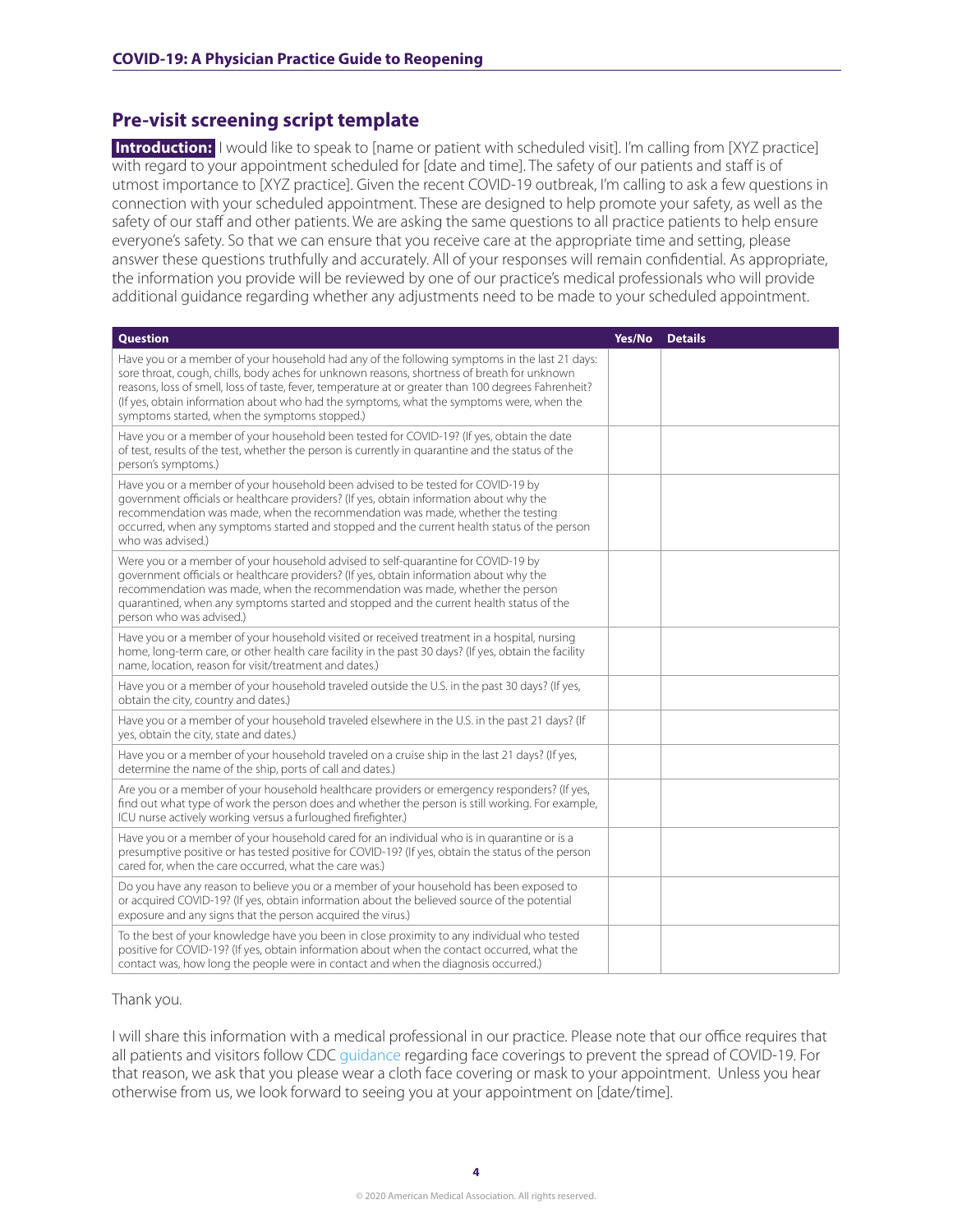Practice staff action steps:

- If patient responds "Yes" to any of the above, questionnaire must be reviewed by designated medical leadership to assess whether the patient can keep the scheduled appointment. Patient will be contacted again after decision-making.
- If patient responds "No" to all of the above, do you believe any further inquiry with the patient is appropriate before the scheduled visit? If yes, what type of inquiry and why?
- If you have any questions, please contact \_\_\_\_\_\_\_ [designated medical leadership] to discuss.

Note: This sample script is designed to collect information that can be used to inform decisions about whether it is advised for patients to receive care from the practice. This sample should be reviewed, modified as appropriate, and ultimately approved for use by practice medical leadership who have responsibility for remaining current on applicable COVID-19-related guidelines from the CDC and other appropriate resources.